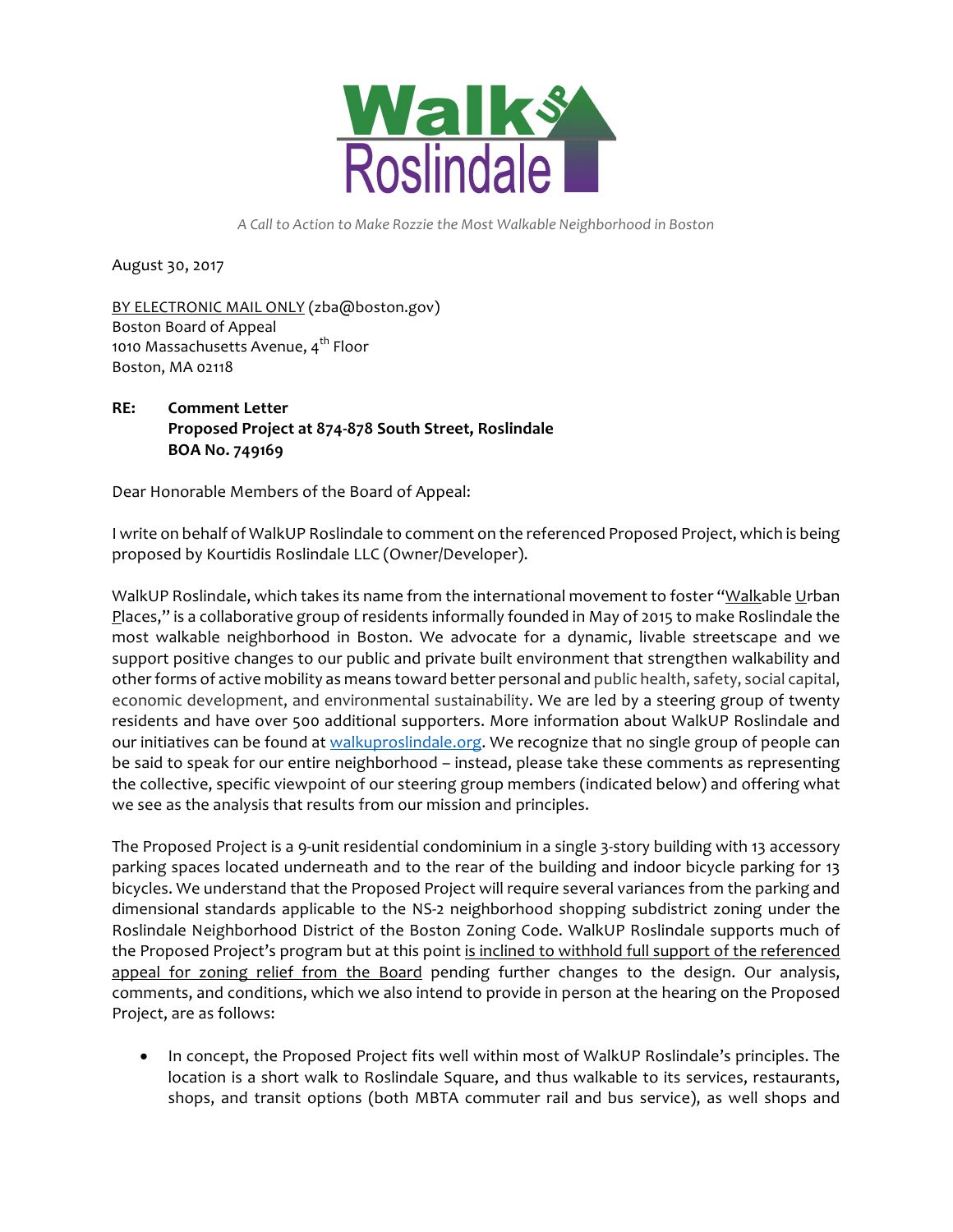> services in the immediate Longfellow Area of our neighborhood, providing both a benefit to the new residents who will own and occupy these units and a new base of customers for businesses in the neighborhood, which benefits all Roslindale residents.

- • The Proposed Project has been in development for some time and we well recall that the initial proposal, in early 2015, was for 15 units with 15 off-street parking spaces in a flat-roofed, modern-looking building one story taller. While we could have supported that number of units and parking spaces as well as the flat-roofed design with design alterations, some neighbors objected on both counts and the Proposed Project has been scaled back as described above.
- • While much discussion and some disagreement in the community focused on the program (especially the number of units and parking spaces), there was a general consensus among all participants in the public process that the design of the Proposed Project was not sufficiently thought-out to warrant full support from anyone. The initial drawings presented scant detail and there were some who wanted the Proposed Project to adopt a pitched or gabled roof similar to other nearby residential structures in the neighborhood.
- • The first revised proposal from early March of this year proposed 9 units and 18 off-street parking spaces. When presented at the Longfellow Area Neighborhood Association's March meeting, there was substantial agreement among neighbors that, given the Proposed Project's proximity to Roslindale Square, the number of off-street parking spaces should be reduced and bicycle parking included. The current proposal reflects these comments, eliminating two spaces at the rear of the surface parking area and converting one of the structured spaces underneath the building to bicycle parking.
- • In addition, the Proposed Project as further revised now has a pitched or gabled roof facing South Street with shed dormers on the sides. While this shows that the Owner/Developer and his design team are aware of public comments, the design in its current state is still unfortunately severely lacking. The flat, virtually featureless elevations of all 4 sides of the building may be easy to design and cheap to build, but they will be detrimental to the immediately abutting properties and the neighborhood in general. The current design will entirely miss the need to occupy this site with a high-quality building that can at least hold its own with the Longfellow School building diagonally across South Street. A design as compromised as what has been presented would also tend to set back the wider cause of wisely located infill development and redevelopment in our neighborhood.
- • We accordingly offer the following strong suggestions for (a) the Board's consideration in reviewing the Proposed Project; and (b) the Owner/Developer and his design team to consider and come up with a revised exterior design for the building
	- o On the west (right) side, eliminate the unnecessary porte cochere this will make space for more windows (5 each) for bedrooms and bathrooms and eliminate the blank facade.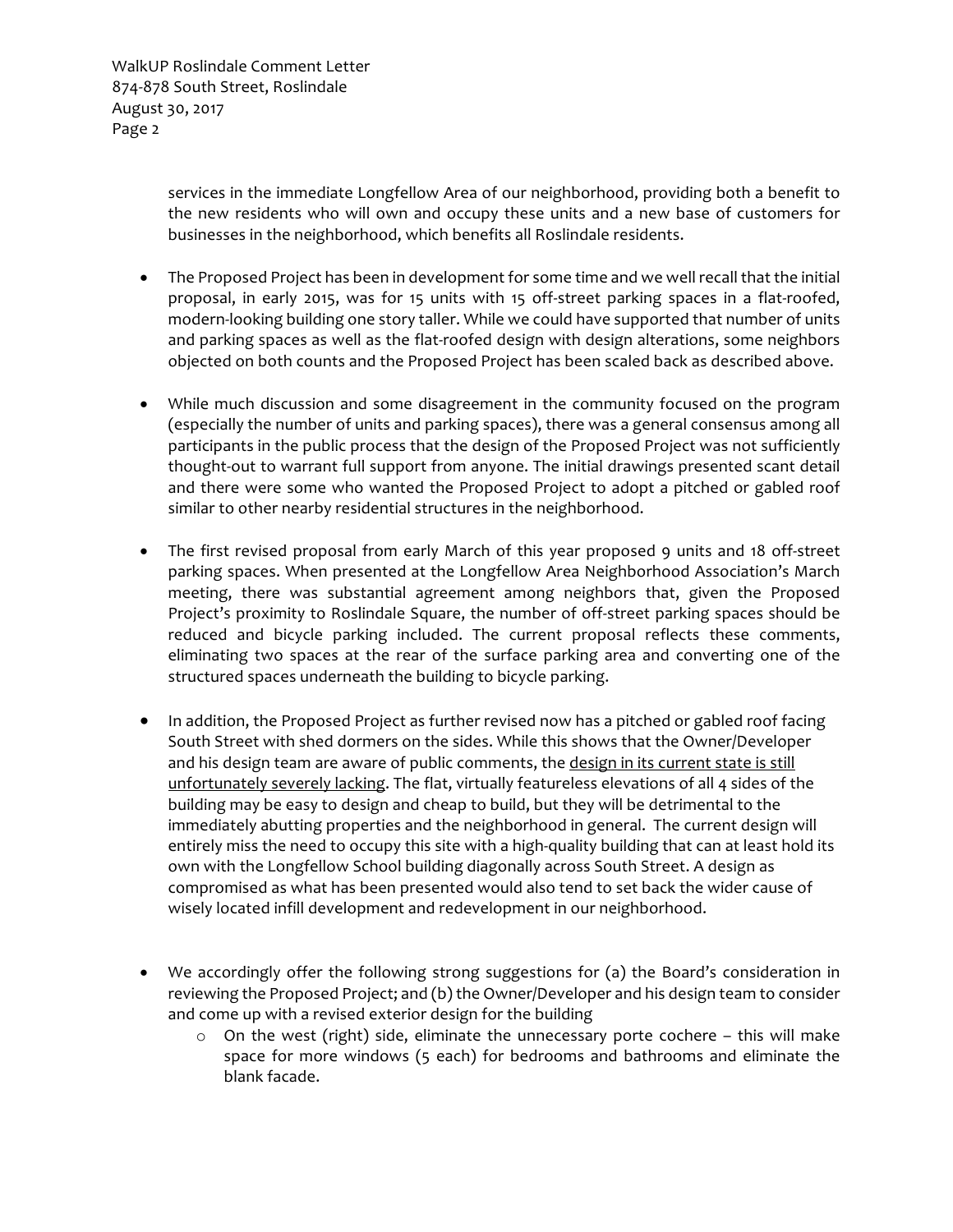- o Add projections to break up the façades on all sides, such as oriel windows for the bedrooms; consider appropriately scaled balconies and/or bays for the living rooms as well as other modulating features such as changes in exterior building materials by floor or structural element.
- • WalkUP Roslindale has found several developers with similar sized projects in Roslindale to be active partners toward our goal of thoughtful and walkable urban design that connects and enhances the private and public realms. Accordingly, we encourage the Owner/Developer and his design team to consider changes along the lines shown in the following images, which are taken from the new Parkside on Adams mixed-use development at Cummins and Washington, the Washington-Beech redevelopment, and the under-construction Taft Hill Park project:





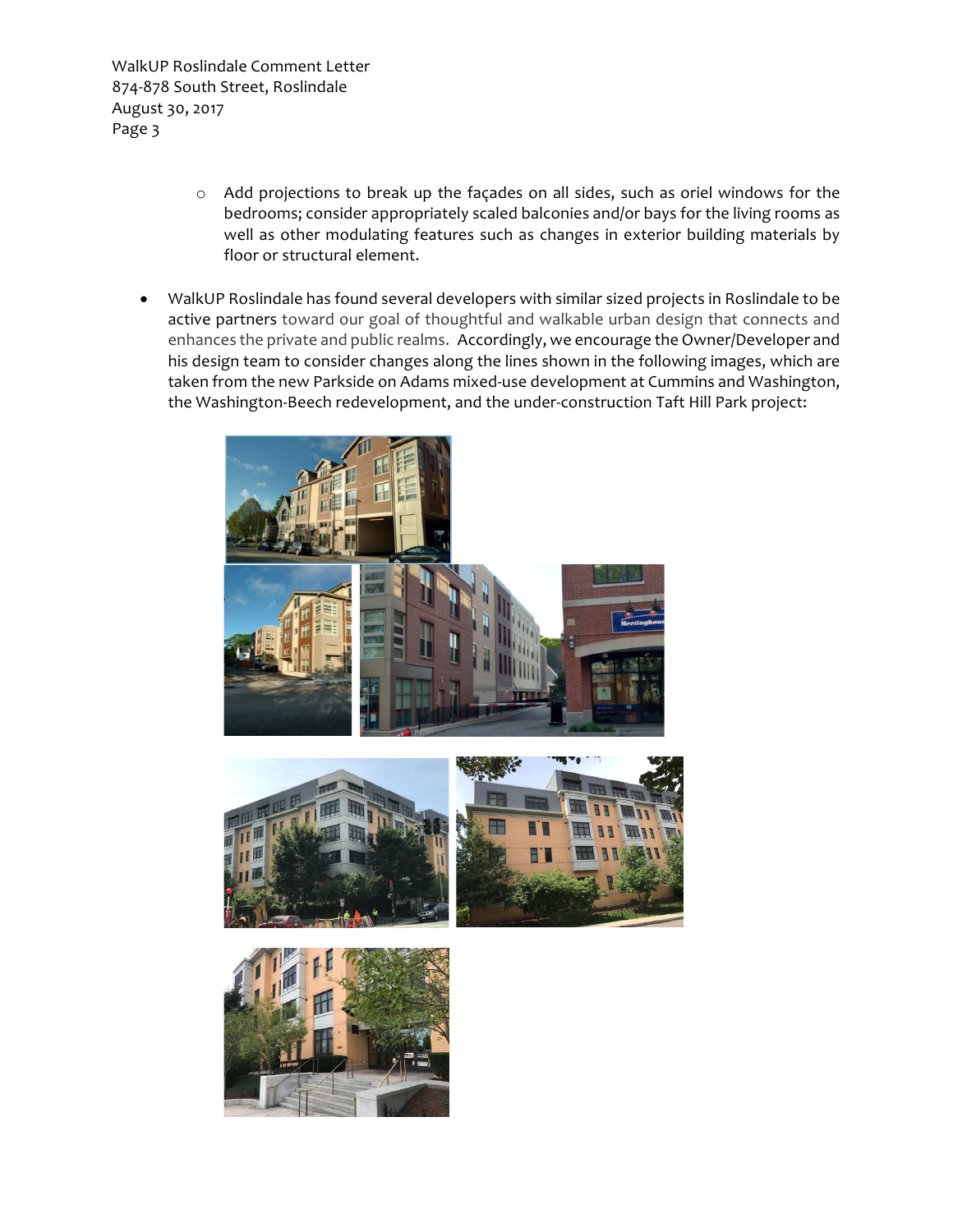

- o In addition to these examples, we would also like to highlight the design elements in the enclosed plans for a new building at 65 Green Street in Jamaica Plain, which shows images of the evolution of that design – the final image being the project as approved.  **We believe all of these designs are better detailed and thought-through than the Proposed Project. WalkUP Roslindale asserts in the strongest possible terms that our neighborhood deserves a design for the Proposed Project at least as good as those projects**.
- • With respect to the ground level and landscape design, we suggest that the small green space proposed for the front be redesigned with a porch and/or front patio space for the ground floor unit. We also suggest that the rear green space between the parking area and the rear property line be converted to a small resident amenity space with outdoor seating and a grilling area.
- • In addition to our design suggestions, we encourage the Board to require that Owner/Developer provide two (2) additional amenities to the Proposed Project that will benefit both residents of the Proposed Project and the neighborhood.
	- o First, the Owner/Developer should provide at least a 12-month subsidy for monthly MBTA transit passes and/or Zipcar car-sharing services to the initial purchasers of units. Something similar to this is being implemented at the Taft Hill development and was a major selling point for that project. Alternately (or in addition), the Owner/Developer could help sponsor a nearby Hubway bicycle-sharing location, which would benefit both future residents of the Proposed Project and the neighborhood at large.
	- o Second, the Owner/Developer should commit to improving the small pocket park at the front door of the Proposed Project and provide for high-quality public bicycle parking in a redesigned, more functional space. We see these proposals as very much in agreement with the Boston Transportation Department's recently released GoBoston 2030 Mobility Plan, especially the number one priority of making Main Streets Districts (drawn in the plan to include this part of Roslindale) more pedestrian and bicycle friendly.